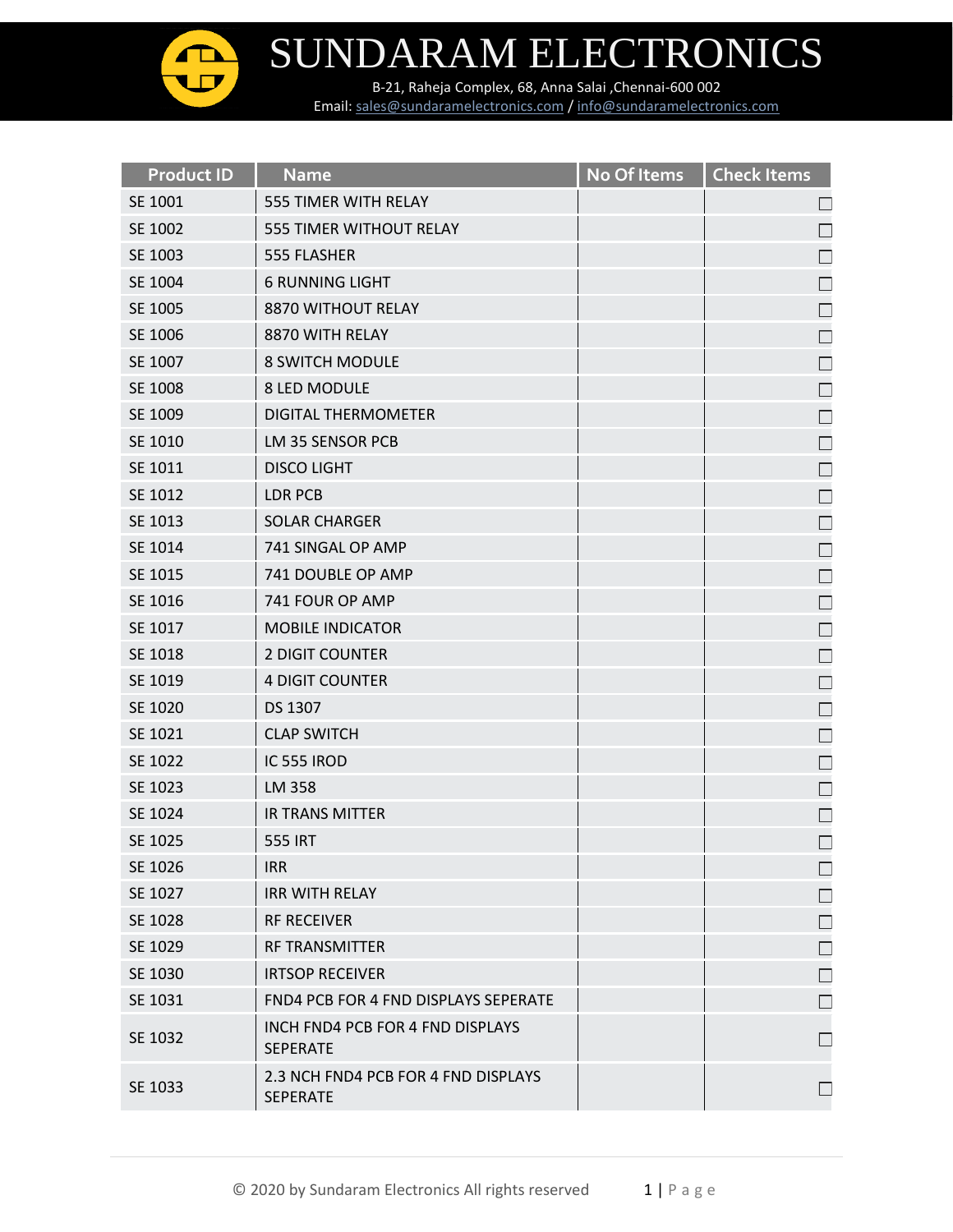

| SE 1034 | 4 NCH FND4 PCB FOR 4 FND DISPLAYS<br><b>SEPERATE</b>    | П              |
|---------|---------------------------------------------------------|----------------|
| SE 1035 | <b>FND4M PCB FOR FOUR DISPLAYS IN</b><br>MULTIPLEXED    | $\Box$         |
| SE 1036 | FND4M PCB MULTIPLEXED WITH<br><b>TRANSISTER</b>         |                |
| SE 1037 | <b>FND8M PCB FOR FOUR DISPLAYS IN</b><br>MULTIPLEXED    | $\Box$         |
| SE 1038 | <b>L293D MOTOR DRIVER PCB</b>                           | $\Box$         |
| SE 1039 | <b>L293D MOTOR DRIVER PCB WITH</b><br>PRODUCTION DIYORD | $\mathbb{R}^n$ |
| SE 1040 | L298A PCB                                               | П              |
| SE 1041 | PCB FOR EIGHT MCT2E OPTO COUPLERS                       | $\Box$         |
| SE 1042 | PCB FOR FOUR MCT2E OPTO COUPLERS                        | $\Box$         |
| SE 1043 | PCB FOR TWO MCT2E OPTO COUPLERS                         | $\Box$         |
| SE 1044 | PCB FOR ONE MCT2E OPTO COUPLERS                         | $\Box$         |
| SE 1045 | <b>LOGIC GATE PCB</b>                                   | П              |
| SE 1046 | <b>INTERCOM PCB SET</b>                                 | $\Box$         |
| SE 1047 | <b>4 CHANNEL LATCH PCB</b>                              | $\Box$         |
| SE 1048 | 20 SEC VOICE REC AND PLAY BACK PCB                      | $\Box$         |
| SE 1049 | 60 SEC VOICE REC AND PLAY BACK PCB                      | $\Box$         |
| SE 1050 | PCB USEFUL FOR SIGNAL CONDITIONING                      | H              |
| SE 1051 | PCB EIGHT TRANSISTOR DRIVER                             | П              |
| SE 1052 | LED MATRIX PCB 8 ROWS AND 24<br><b>COLUMNS</b>          | $\Box$         |
| SE 1053 | LED MATRIX PCB 8 ROWS AND 48<br><b>COLUMNS</b>          | $\Box$         |
| SE 1054 | LED MATRIX PCB 16 ROWS AND 24<br><b>COLUMNS</b>         |                |
| SE 1055 | LED MATRIX PCB 16 ROWS AND 48<br><b>COLUMNS</b>         |                |
| SE 1056 | PCB FOR TWO FND DISPLAY WITH 74247IC                    |                |
| SE 1057 | PCB FOR THREE FND DISPLAY WITH<br>74247IC               |                |
| SE 1058 | PCB FOR MAKING 4 X 4 KEY PAD 4 PIN<br><b>SWITCH</b>     | $\mathbf{L}$   |
| SE 1059 | PCB FOR MAKING 4 X 4 KEY PAD 2 PIN<br><b>SWITCH</b>     |                |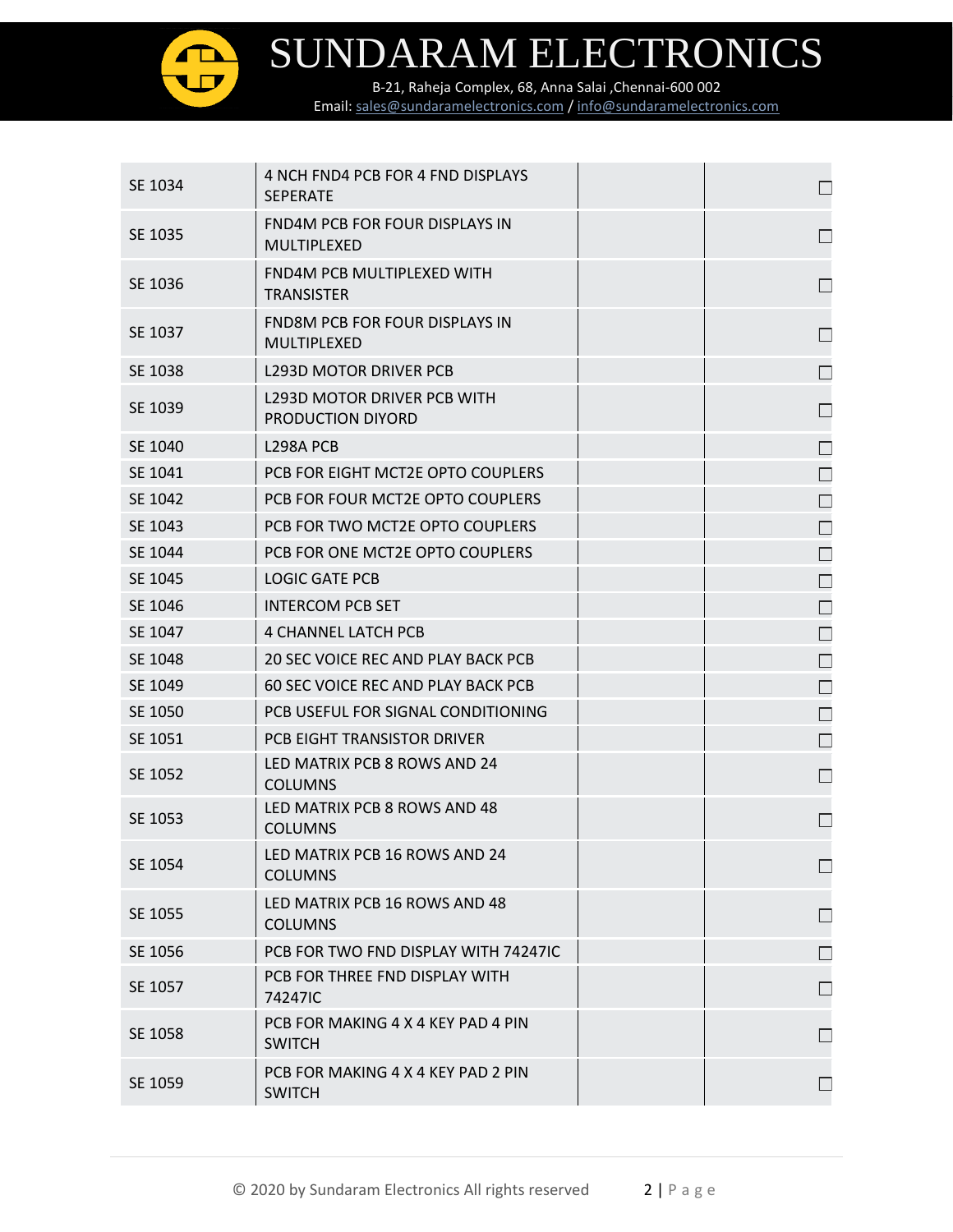

| SE 1060 | PCB FOR MAKING 4 X 3 KEY PAD 4 PIN<br><b>SWITCH</b>  | $\Box$       |
|---------|------------------------------------------------------|--------------|
| SE 1061 | PCB FOR MAKING 4 X 3 KEY PAD 2 PIN<br><b>SWITCH</b>  |              |
| SE 1062 | PCB SUITABLE FOR 8 LED AND 8 SWITCHES                |              |
| SE 1063 | PCB FOR THREE 595 IC MOVING DISPLAY                  |              |
| SE 1064 | PCB FOR SINGLE RELAY WITH ULN 2003                   | $\mathbf{L}$ |
| SE 1065 | PCB FOR 2 RELAY WITH ULN 2003                        | $\Box$       |
| SE 1066 | PCB FOR 4 RELAY WITH ULN 2003                        | $\Box$       |
| SE 1067 | PCB FOR 7 RELAY WITH ULN 2003                        |              |
| SE 1068 | PCB FOR 8 RELAY WITH ULN 2003                        | $\mathbf{L}$ |
| SE 1069 | PCB FOR SINGLE RELAY 30AMP                           |              |
| SE 1070 | PCB FOR 2 RELAY 30AMP                                |              |
| SE 1071 | PCB FOR 4 RELAY 30AMP                                | $\Box$       |
| SE 1072 | PCB FOR 8 RELAY 30AMP                                |              |
| SE 1073 | PCB FOR DOUBLE CONTACT SINGLE RELAY                  | $\Box$       |
| SE 1074 | PCB FOR DOUBLE CONTACT 2 RELAY                       | $\mathbf{L}$ |
| SE 1075 | PCB FOR DOUBLE CONTACT 4 RELAY                       | Ш            |
| SE 1076 | PCB FOR SINGLE RELAY WITH TRANSISTOR                 |              |
| SE 1077 | PCB FOR 2 RELAY WITH TRANSISTOR                      |              |
| SE 1078 | PCB FOR 4 RELAY WITH TRANSISTOR                      | $\Box$       |
| SE 1079 | PCB FOR 8 RELAY WITH TRANSISTOR                      |              |
| SE 1080 | PCB FOR SINGLE RELAY 30AMP WITH<br><b>TRANSISTOR</b> | $\Box$       |
| SE 1081 | PCB FOR 2 RELAY 30AMP WITH<br><b>TRANSISTOR</b>      | $\Box$       |
| SE 1082 | PCB FOR 4 RELAY 30AMP WITH<br>TRANSISTOR             |              |
| SE 1083 | PCB FOR 8 RELAY 30AMP WITH<br><b>TRANSISTOR</b>      |              |
| SE 1084 | 7 X 5 MATRIX BIG SIZE                                |              |
| SE 1085 | 7 X 5 MATRIX SMALL SIZE                              |              |
| SE 1086 | <b>CROSS PCB</b>                                     |              |
| SE 1087 | TRAFFIC LIGHT PCB WITH 4017 + 555                    |              |
| SE 1088 | RF TRANSMITTER WITH 8 CHANNEL                        |              |
| SE 1089 | RF RECEIVER WITH 8 CHANNEL                           |              |
| SE 1090 | RF RECEIVER WITH 4 RELAY                             |              |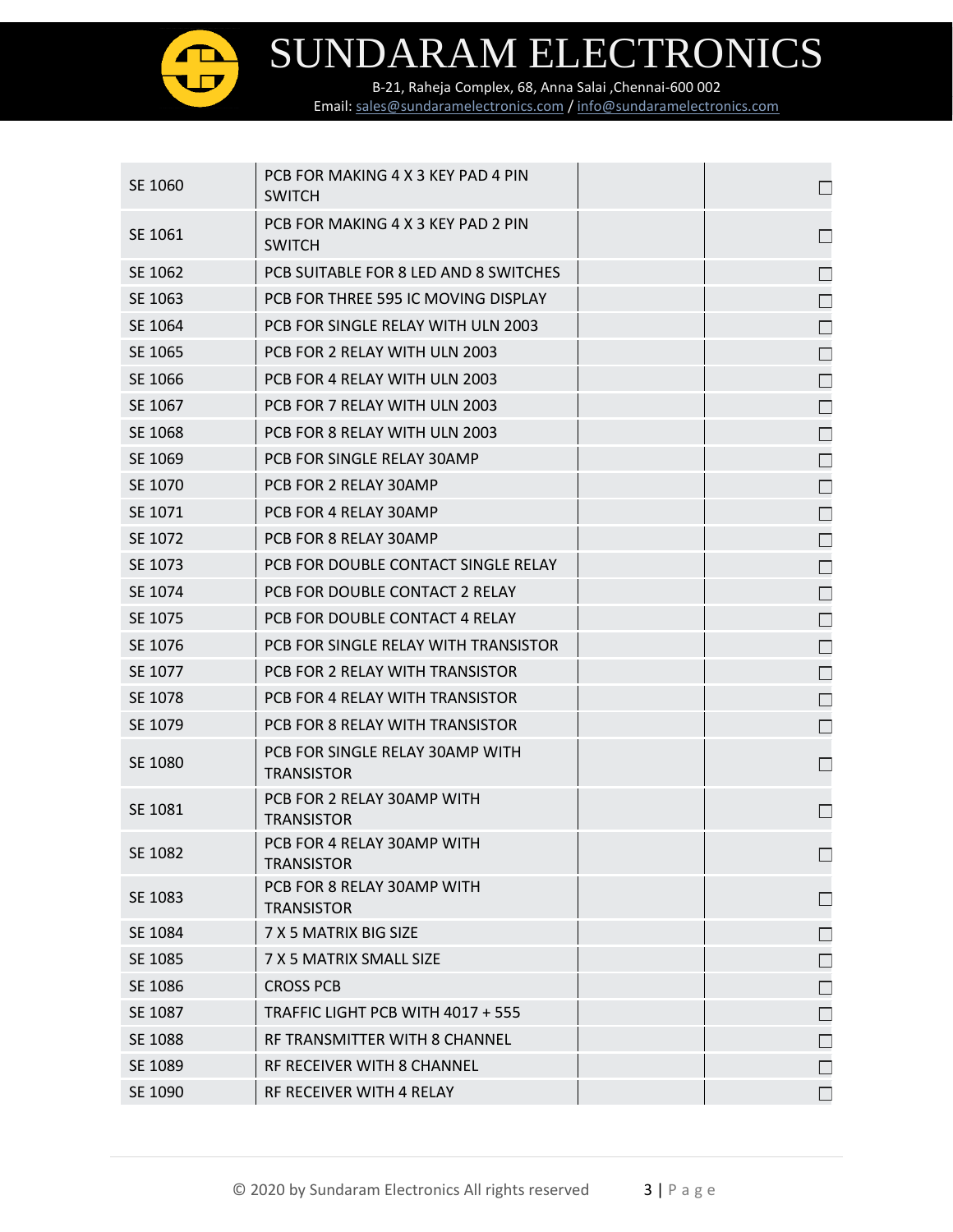SUNDARAM ELECTRONICS B-21, Raheja Complex, 68, Anna Salai ,Chennai-600 002

 $\begin{array}{c} \begin{array}{|c} \hline \hline \hline \hline \hline \hline \hline \end{array} \end{array}$ 

Email: [sales@sundaramelectronics.com](mailto:sales@sundaramelectronics.com) / [info@sundaramelectronics.com](mailto:info@sundaramelectronics.com)

| SE 1091 | WATER LEVEL CONTROLLER PCB                                               | $\Box$       |
|---------|--------------------------------------------------------------------------|--------------|
| SE 1092 | X BEEE PCB                                                               | $\Box$       |
| SE 1093 | X BEEE + MAX 232                                                         | $\Box$       |
| SE 1094 | 5 VOLT POWER SUPPLY SMALL                                                | П            |
| SE 1095 | 5 VOLT POWER SUPPLY BIG                                                  | $\Box$       |
| SE 1096 | 5 VOLT POWER SUPPLY 3 AMP                                                | $\Box$       |
| SE 1097 | 5 VOLT + 12 VOLT POWER SUPPLY                                            | $\Box$       |
| SE 1098 | <b>4 SUPPLY PCB</b>                                                      | $\Box$       |
| SE 1099 | <b>4 DIYODE PCB</b>                                                      | $\Box$       |
| SE 1100 | 2 DIYODE PCB                                                             | $\Box$       |
| SE 1101 | 89C51 FIND YOUR AGE                                                      | $\Box$       |
| SE 1102 | 89C51 TRAFFIC                                                            | $\Box$       |
| SE 1103 | <b>STAR</b>                                                              | $\Box$       |
| SE 1104 | 89C51 + LCD + KEY PAD                                                    | $\Box$       |
| SE 1105 | 89C51 WHO IS FIRST                                                       | $\Box$       |
| SE 1106 | 89C51 + ADC                                                              | $\Box$       |
| SE 1107 | 89C51 STREET LIGHT                                                       | $\Box$       |
| SE 1108 | 89C51 BINARY TO DECIMAL                                                  | $\Box$       |
| SE 1109 | 89C51 FND CLOCK INCH                                                     | $\Box$       |
| SE 1110 | 89C51 LED CLOCK                                                          | $\Box$       |
| SE 1111 | 89C51 FND CLOCK 2.3 INCH                                                 | $\Box$       |
| SE 1112 | 89C51 FND CLOCK 4 INCH                                                   | $\Box$       |
| SE 1113 | LINE FOLLOWERS ROBO                                                      | $\Box$       |
| SE 1114 | 89C51 CONTROLLER PCB WITH 5 V POWER<br><b>SUPPLY WITH 4 PORTS</b>        | $\mathbf{L}$ |
| SE 1115 | 89C51 CONTROLLER PCB WITH 5 V POWER<br>SUPPLY AND 4 PORTS WITH DOTS      | $\Box$       |
| SE 1116 | 89C51 CONTROLLER PCB 4 PORTS                                             |              |
| SE 1117 | 89C51 CONTROLLER PCB WITH 5 V + LCD                                      | $\mathsf{L}$ |
| SE 1118 | 89C51 CONTROLLER PCB WITH 5 V + LCD +<br><b>MAX 232</b>                  | П            |
| SE 1119 | PCB SUITABLE FOR 89C51 + ADC0809 + LCD                                   | П            |
| SE 1120 | PCB SUITABLE FOR 89C51 + ADC0809 + LCD<br>$+4$ RELAY $+4$ x 4 KEY PAD    |              |
| SE 1121 | PCB SUITABLE FOR PHILIPS 89C51 + MAX<br>232 IC ALSO CALLED LEARNER'S PCB |              |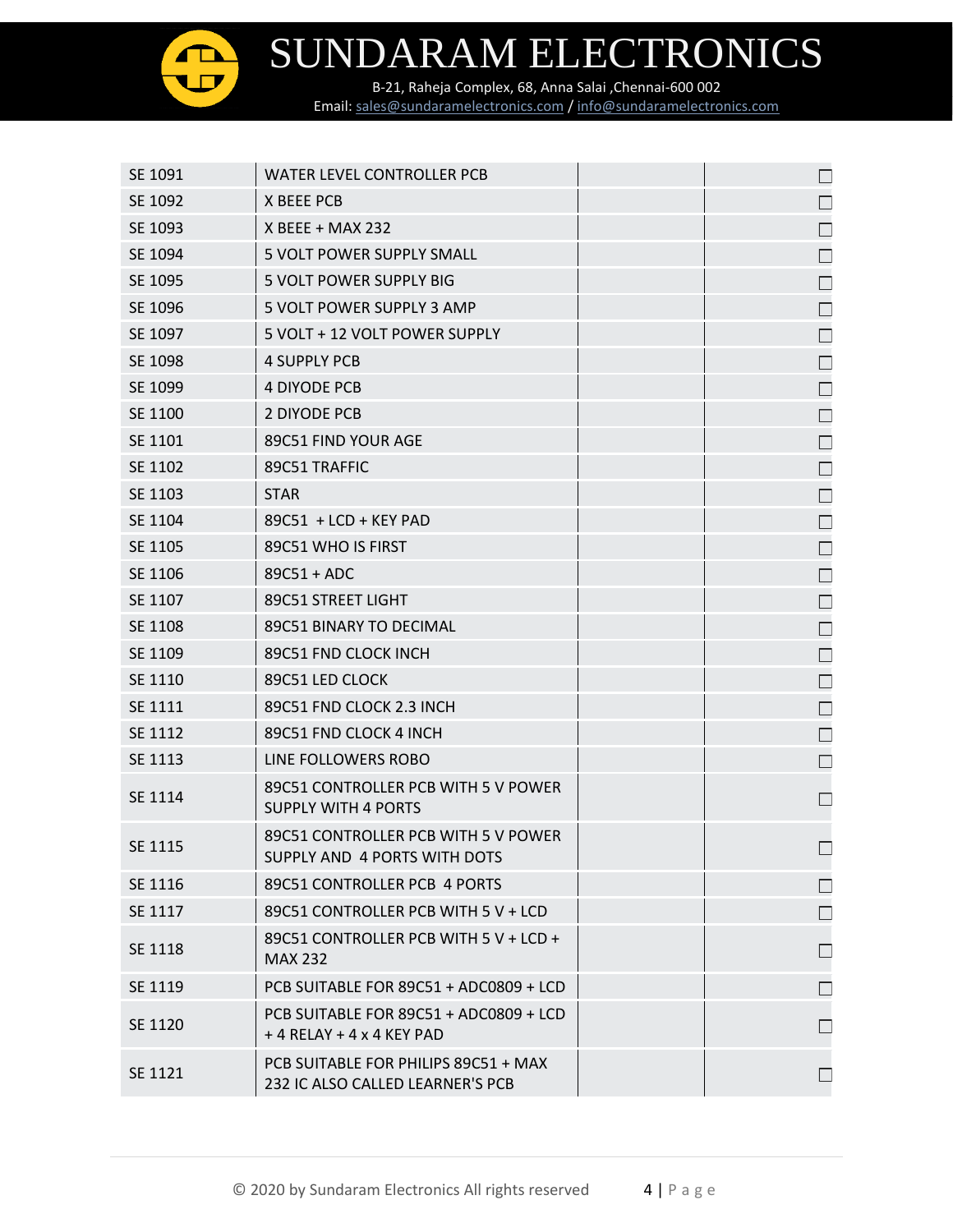

| SE 1122  | <b>BASIC ATMFL 89C2051 CIRCUIT BOARD</b>             | $\vert \ \ \vert$ |
|----------|------------------------------------------------------|-------------------|
| SE 1123  | BASIC ATMFL 89C2051 WITH DOT                         | $\Box$            |
| SE 1124  | BASIC ATMFL 89C2051 + MAX 232 PCB                    | $\Box$            |
| SE 1125  | BASIC ATMFL 89C2051 + MAX 232 PCB<br><b>WITH DOT</b> |                   |
| SE 1126  | ATMEL 89C51 PROGRAMMER PCB                           | $\Box$            |
| SE 1127  | PCB SUITABLE FOR 40PIN IC PROJECTS                   | $\Box$            |
| SE 1128  | PIC 40PIN IC + LCD + 5 RELAYS + 5VPS PCB             |                   |
| SE 1129  | PIC 40PIN IC + LCD + MAX 232                         | $\Box$            |
| SE 1130  | PIC 40PIN IC + LCD + PS + PCB                        | $\Box$            |
| SE 1131  | PIC 40PIN IC + LCD + POWER SUPPLY                    | $\Box$            |
| SE 1132  | PIC 40PIN IC + LCD WITHOUT POWER<br><b>SUPPLY</b>    | $\Box$            |
| SE 1133  | PIC 40PIN IC + MAX 232 WITH DOT                      | $\Box$            |
| SE 1134  | PIC 28PIN IC + LCD + MAX 232 + RELAY                 | $\Box$            |
| SE 1135  | PIC 28PIN WITH PORTS                                 | $\Box$            |
| SE 1136  | PIC 20PIN WITH PORTS                                 | $\Box$            |
| SE 1137  | PIC 18PIN WITH PORTS                                 | П                 |
| SE 1138  | PIC 8PIN WITH PORTS                                  | $\Box$            |
| SE 1139  | <b>LCD PCB</b>                                       | П                 |
| SE 1140  | PCB SUITABLE FOR 8 LED AND 8 SWITCHES                | $\Box$            |
| SE 1141  | VARIABLE POWER SUPPLY 0 TO 30 V - 1<br><b>AMP</b>    | $\Box$            |
| SE 1142  | VARIABLE POWER SUPPLY 0 TO 30 V - 3<br>AMP           |                   |
| SE 1143  | DUAL POWER SUPPLY +5 -5                              | П                 |
| SE 1144  | DUAL POWER SUPPLY WITHOUT IC                         | $\Box$            |
| SE 101 A | SE 101 PCB 6 X 4                                     | $\Box$            |
| SE 101 B | SE 101 PCB 4 X 3                                     |                   |
| SE 101 C | SE 101 PCB 2 X 3                                     |                   |
| SE 102 A | SE 102 PCB 6 X 4                                     |                   |
| SE 102 B | SE 102 PCB 4 X 3                                     |                   |
| SE 102 C | SE 102 PCB 2 X 3                                     |                   |
| SE 104 A | SE 104 PCB 6 X 4                                     | $\Box$            |
| SE 104 B | SE 104 PCB 4 X 3                                     |                   |
| SE 104 C | SE 104 PCB 2 X 3                                     | $\Box$            |
| SE 105 A | SE 105 PCB 6 X 4                                     |                   |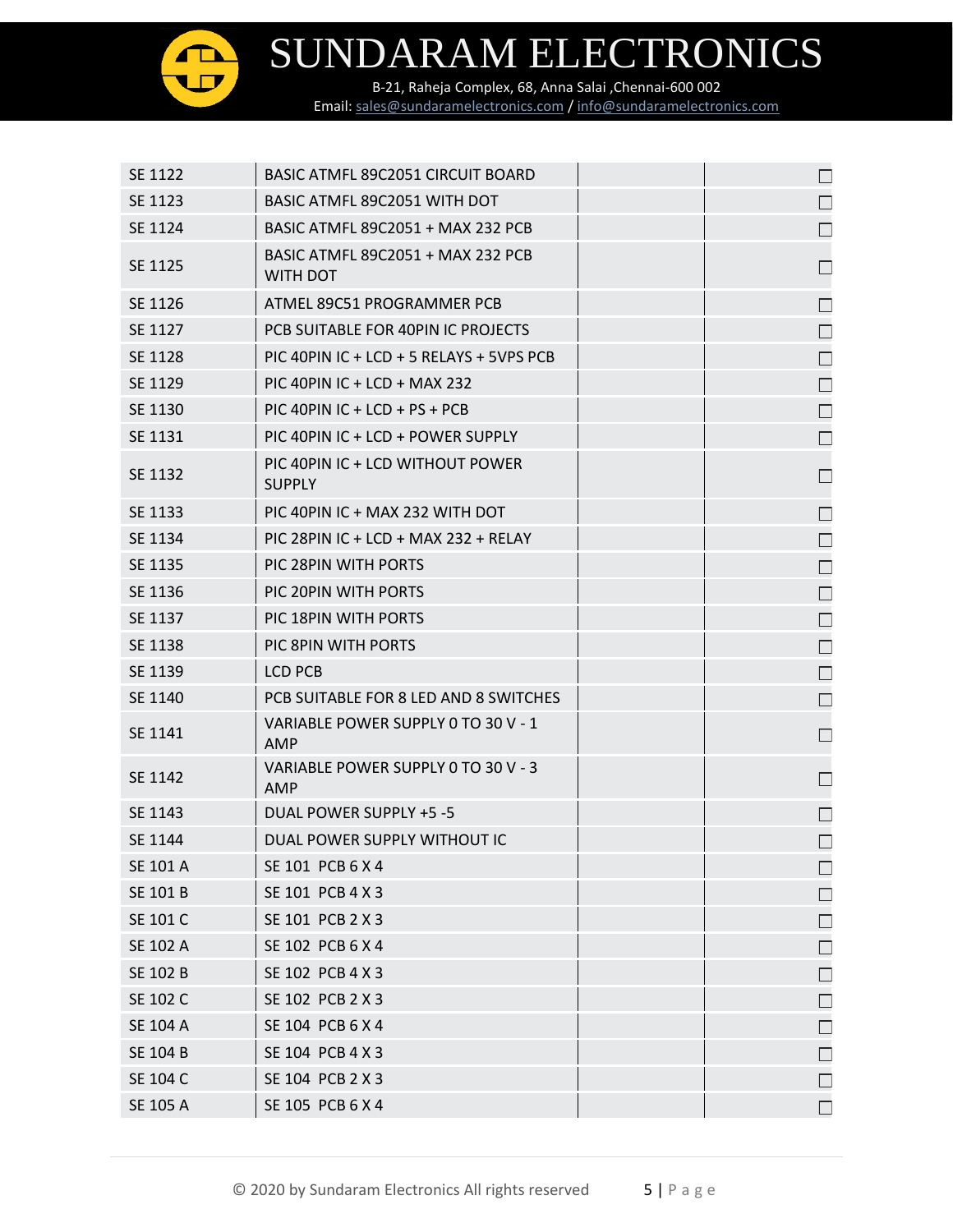B-21, Raheja Complex, 68, Anna Salai ,Chennai-600 002 Email: [sales@sundaramelectronics.com](mailto:sales@sundaramelectronics.com) / [info@sundaramelectronics.com](mailto:info@sundaramelectronics.com)

 $\sqrt{ }$ 

| SE 105 B        | SE 105 PCB 4 X 3            | $\Box$ |
|-----------------|-----------------------------|--------|
| SE 105 C        | SE 105 PCB 2 X 3            | $\Box$ |
| SE 107 A        | SE 107 PCB 6 X 4            | Г      |
| SE 107 B        | SE 107 PCB 4 X 3            |        |
| SE 107 C        | SE 107 PCB 2 X 3            | $\Box$ |
| <b>SE 114 A</b> | SE 114 PCB 6 X 4            | $\Box$ |
| <b>SE 114 B</b> | SE 114 PCB 4 X 3            | $\Box$ |
| SE 114 C        | SE 114 PCB 2 X 3            | $\Box$ |
| SE 124 A        | SE 124 PCB 6 X 4            | $\Box$ |
| <b>SE 124 B</b> | SE 124 PCB 4 X 3            | $\Box$ |
| SE 124 C        | SE 124 PCB 2 X 3            | $\Box$ |
| SE 116 A        | SE 116 PCB 6 X 4            |        |
| SE 116 B        | SE 116 PCB 4 X 3            | $\Box$ |
| SE 116 C        | SE 116 PCB 2 X 3            | $\Box$ |
| SE 101 D        | SE 101 PCB 8 X 6 P/P        | $\Box$ |
| SE 101 E        | SE 101 PCB 8 X 6 G/E        | $\Box$ |
| SE 102 D        | SE 102 PCB 8 X 6 P/P        |        |
| SE 102 E        | SE 102 PCB 8 X 6 G/E        | $\Box$ |
| SE 105 D        | SE 105 PCB 8 X 6 P/P        | $\Box$ |
| SE 105 E        | SE 105 PCB 8 X 6 G/E        | $\Box$ |
| SE 107 D        | SE 107 PCB 8 X 6 P/P        | $\Box$ |
| SE 107 E        | SE 107 PCB 8 X 6 G/E        | $\Box$ |
| SE 102 F        | SE 102 PCB 12 X 8 P/P       | $\Box$ |
| SE 102 G        | SE 102 PCB 12 X 8 G/E       |        |
| SE 107 F        | SE 107 PCB 12 X 8 P/P       | $\Box$ |
| SE 107 G        | SE 107 PCB 12 X 8 G/E       | $\Box$ |
| SE 1145         | COPPER CLAD D/S 24 X 12     |        |
| SE 1146         | COPPER CLAD D/S 12 X 12     |        |
| SE 1147         | COPPER CLAD D/S 12 X 6      |        |
| SE 1148         | COPPER CLAD D/S 6 X 4       |        |
| SE 1149         | COPPER CLAD S/S G/E 24 X 12 |        |
| SE 1150         | COPPER CLAD S/S G/E 12 X 12 |        |
| SE 1151         | COPPER CLAD S/S G/E 12 X 6  |        |
| SE 1152         | COPPER CLAD S/S G/E 6 X 4   |        |
| SE 1153         | COPPER CLAD S/S P/P 24 X 12 |        |
| SE 1154         | COPPER CLAD S/S P/P 12 X 12 |        |